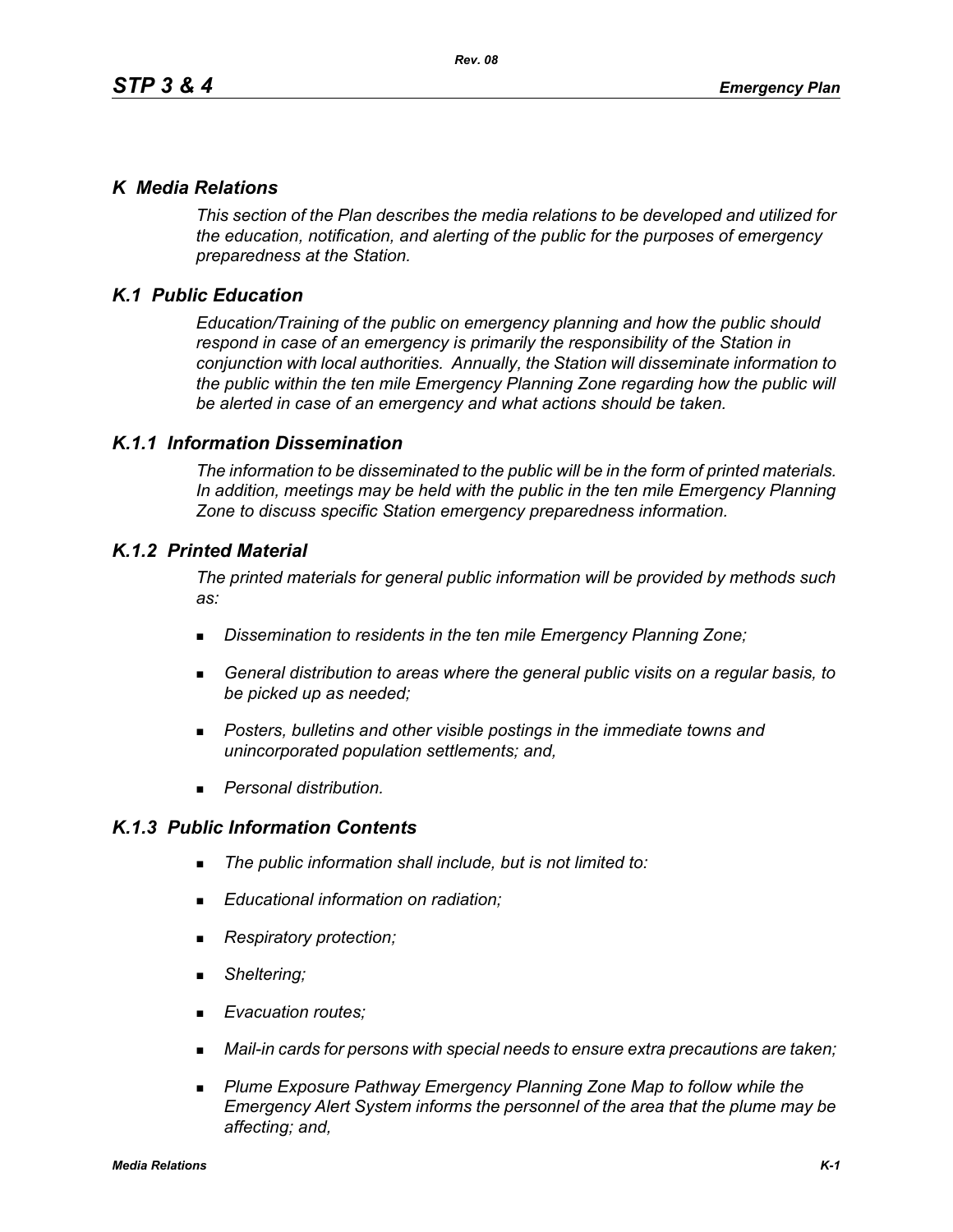- *Contacts and telephone numbers for additional information.*
- *Public information material is available to residents along with a Spanish information number.*

### *K.1.4 Station Continuing Education/Information Program*

*The Station promotes a continuing program of public education throughout the Station in regard to nuclear power in general and the Station in particular. Emergency planning is included in these information programs.* 

## *K.1.5 Education Responsibility*

*Education of the public regarding nuclear power and emergency response planning is the responsibility of the Supervisor, Emergency Response.* 

### *K.1.6 Distribution of Alert Radios*

*The Supervisor, Emergency Response or designee will distribute the alert radios and provide the public with an introduction to the emergency notification process.* 

### *K.2 Public Information Distribution*

*The public information is distributed annually by mail to residences, businesses, and public buildings within the ten mile Emergency Planning Zone of the Station.*

### *K.3 Transient Population Distribution*

*A general distribution to reach the transient population is achieved by posting information in public areas and by placing supplies of prepared written materials in areas where the general populace frequents.* 

### *K.4 Education and Information Program Resources*

*Media advertisements, telephone messages, news releases, and public information seminars may be utilized as necessary to achieve an effective information and education program.* 

### *K.4.1 News Media Participation*

*At least annually, the news media will be invited to participate in a program to acquaint them with the emergency planning effort at the Station. Typical topics covered will be information concerning radiation, and points of contact for release of information to the media in case of an emergency, or for plant specific material sent to the media.*

### *K.4.2 Specific Media Requests*

*The South Texas Project Communications and Public Affairs Group will respond to specific media requests for information concerning nuclear power emergency planning and the Station.*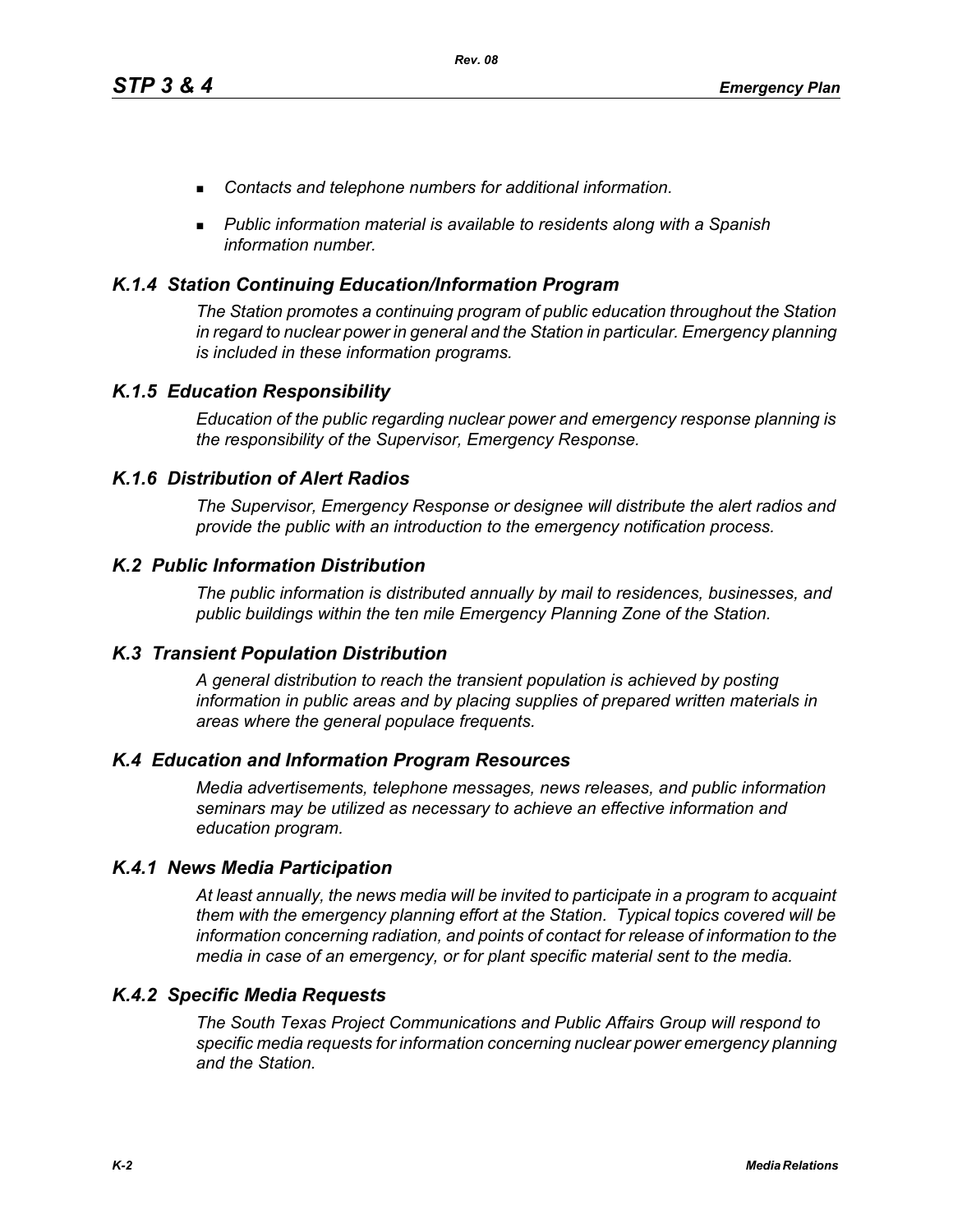## *K.5 Media Information Organization*

*It is the policy of the Station to provide prompt and accurate information to the public*  for events that may affect or simply interest the nearby community and the public at *large.* 

## *K.5.1 Normal Events and Unusual Events Release*

*News releases during declared Unusual Events will be issued by the South Texas Project Communications and Public Affairs Group.* 

### *K.5.2 Early Information Release*

*During an Alert or Higher event, prior to activation of the Joint Information Center, The Site Public Affairs Coordinator or an individual from the South Texas Project Communications and Public Affairs Group will support the Emergency Director issuing press releases.* 

#### *K.5.3 Joint Information Center Activation*

*The Joint Information Center is staffed at the declaration of an Alert and may be activated at the discretion of the Emergency Director. The Joint Information Center shall be activated at a Site Area Emergency or General Emergency. After the activation of the Joint Information Center, all news releases concerning the emergency at the Station shall be issued from the Joint Information Center. These information releases shall be the basis for information provided to the Station and employees, government groups, other utilities, and industry groups, as well as media outlets and the media representatives located at the Joint Information Center. Figure K-1 provides a typical layout of the Joint Information Center.* 

#### *K.5.4 Media Response/Rumor Control Manager*

*Media and public inquiries will be handled by the South Texas Project Communications and Public Affairs Personnel and STPNOC Co-Owners while the on-duty emergency response organization is enroute to the Joint Information Center. The Co-Owners will be contacted and provided information to answer media and public inquiries and to direct the media to the Joint Information Center.*

#### *K.5.5 Company Spokesperson*

*The Company Spokesperson is the primary spokesperson for the Station and together with the Joint Information Center Director shall remain responsible for the consistency of the information released. The Joint Information Center Director and/or the Emergency Director may select individuals to address the public on behalf of the Station as their respective expertise is needed.* 

#### *K.6 News Releases*

*News releases are issued periodically from the Joint Information Center under the direction of the Company Spokesperson. The Staff Writer will obtain information from the Site Public Affairs Coordinator. Information will be drafted into news releases and coordinated with federal, state and county public information officers for release.*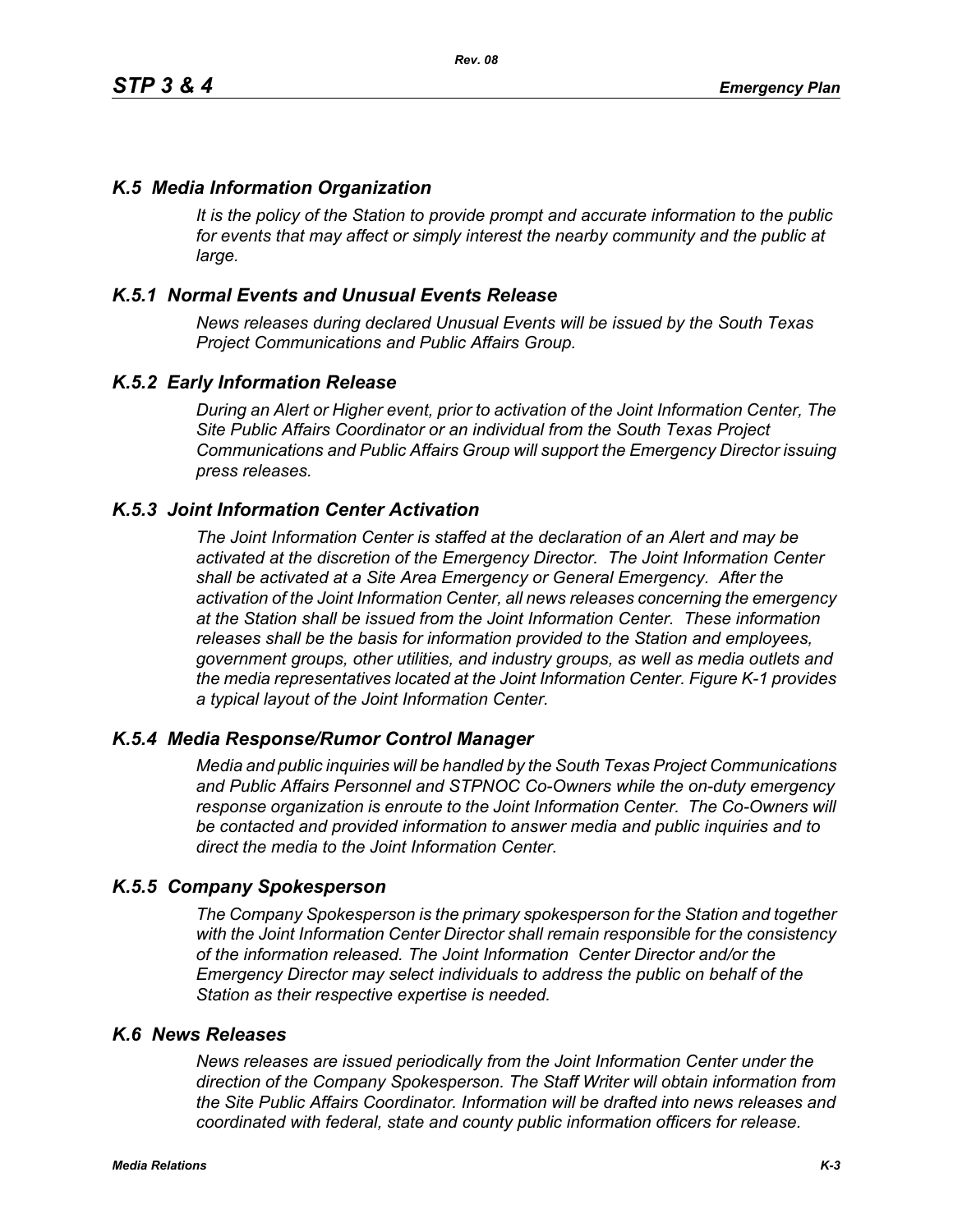## *K.7 News Conferences*

*News conferences will be held periodically at the Joint Information Center when activated during a declared emergency at the Station involving a Site Area Emergency or General Emergency.* 

- *Federal, State, and County authorities are invited to have representatives and spokespersons present at news conferences.*
- **Prior to each news conference or news release, the representatives of the Station,** *the Station owners, Federal, State, and local public information officers shall have the information to be released available for review.*
- *Media kits, containing maps, photographs, and Station historical background may be available for distribution at news conferences as needed.*

## *K.8 Media Requests*

*Any special media requests for specific interviews, visits to the Station or Control Room simulator, video tapes or films of the Control Room, and other unusual requests will be coordinated by the Media Relations Manager through the Site Public Affairs Coordinator.* 

- *Appropriate Station personnel can be made available for special background interviews.*
- *Special requests may be refused if they impact the Station security or safety programs or if the Emergency Director believes that media personnel may be placed in a situation of unnecessary hazard.*

### *K.9 Information Flow*

*During a declared emergency, the flow of factual information to employees and the public is critical. To ensure that the reports issued and disseminated about the Station are true and factual, the following rumor control program is established when the Joint Information Center is activated or earlier, if deemed necessary by the Joint Information Center Director.* 

## *K.9.1 Rumor Control*

*Under the direction of Media Monitoring/Rumor Control Manager, media monitors in the Joint Information Center shall monitor radio, television, and newspapers for misleading or erroneous information. In addition, under the direction of the Media Monitoring/Rumor Control Manager, Rumor Control Monitors in the Joint Information Center shall answer public telephone inquiries. The Media Monitoring/Rumor Control Manager is located in the Rumor Control Room at the Joint Information Center.* 

 *The Rumor Control Monitors and Media Monitors shall collect and consolidate rumors/misinformation and inform the applicable position or agency.*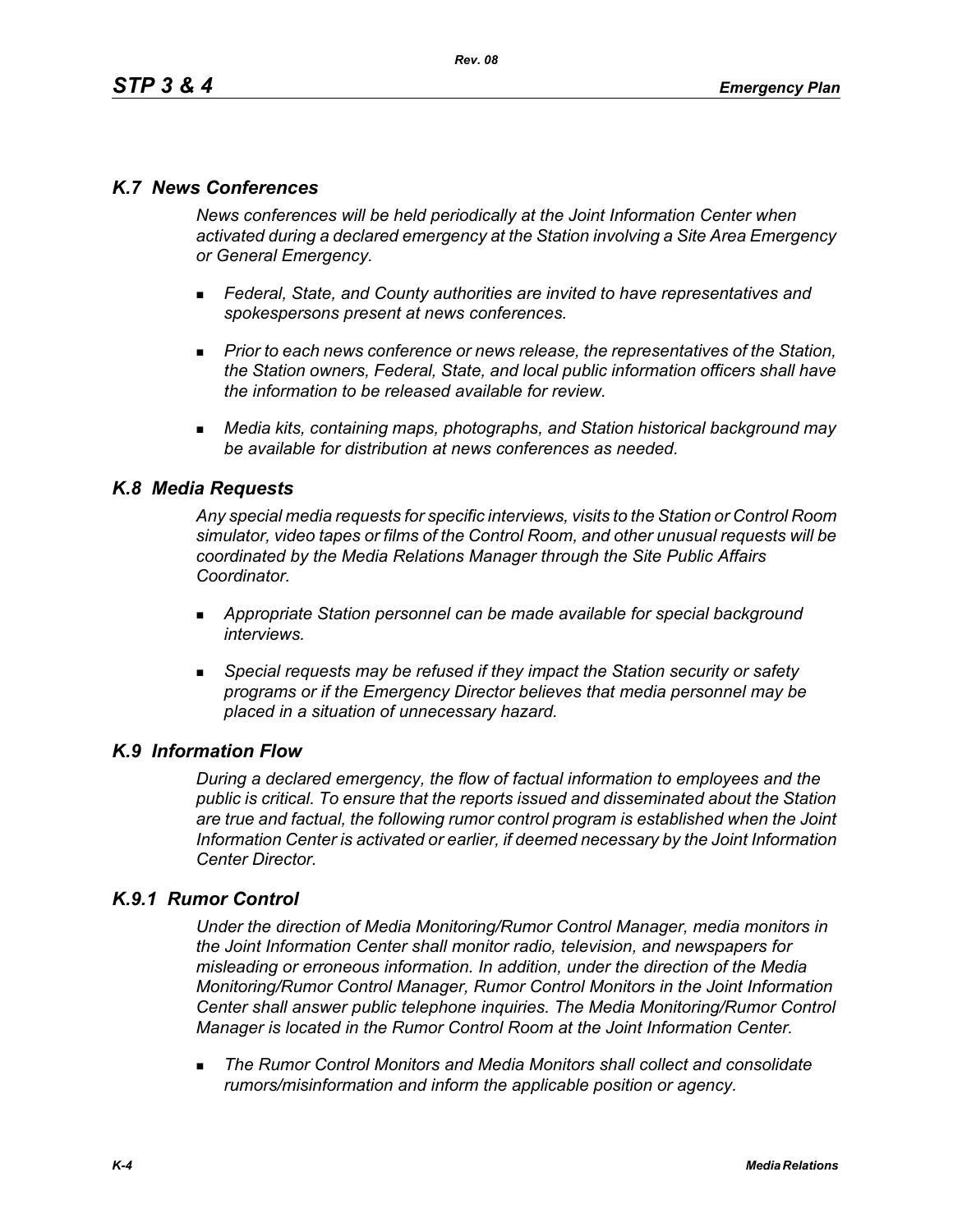*Rev. 08*

- *Rumor/misinformation shall be interpreted and discussed to coordinate appropriate responses and for immediate knowledge of what information is being released to the public from all parties.*
- *The Co-Owners shall collect and consolidate rumors/misinformation from customer service telephone operators and district offices and provide these rumors to the appropriate individual at the Joint Information Center.*

# *K.9.2 Misinformation Handling*

*State and County representatives shall handle misinformation relating to offsite conditions, including recommended protective measures.* 

*The Station shall address misinformation regarding Station/utility rumors. Rumors and incorrect information shall be addressed at news conferences when necessary.* 

*The Station shall also discuss information addressed in the news releases regarding protective action recommendations.* 

## *K.10 Joint Information Center*

*The Joint Information Center shall be operated as a joint information center where the Station, the State, County, and Federal Public Information Officers shall coordinate information, issue news bulletins, and participate in joint news briefings. 0ERP01-ZV-OF02, Joint Information Center Activation, Operation, and Deactivation describes how the Joint Information Center information is disseminated.*

*The Joint Information Center provides a spokesperson work area for Station, state, county, and federal public information officers. The entire Best Western Matagorda Hotel and Conference Center is available as the Joint Information Center, via a letter of agreement and contract; therefore, if private work areas are needed, space can be made available. Telecommunications facilities shall be available to include, but not be limited to:* 

- *Telephone links, with long distance capabilities;*
- *Telecopiers with nationwide capability; and,*
- *Radio and television hookups (for viewing) with cable television availability.*